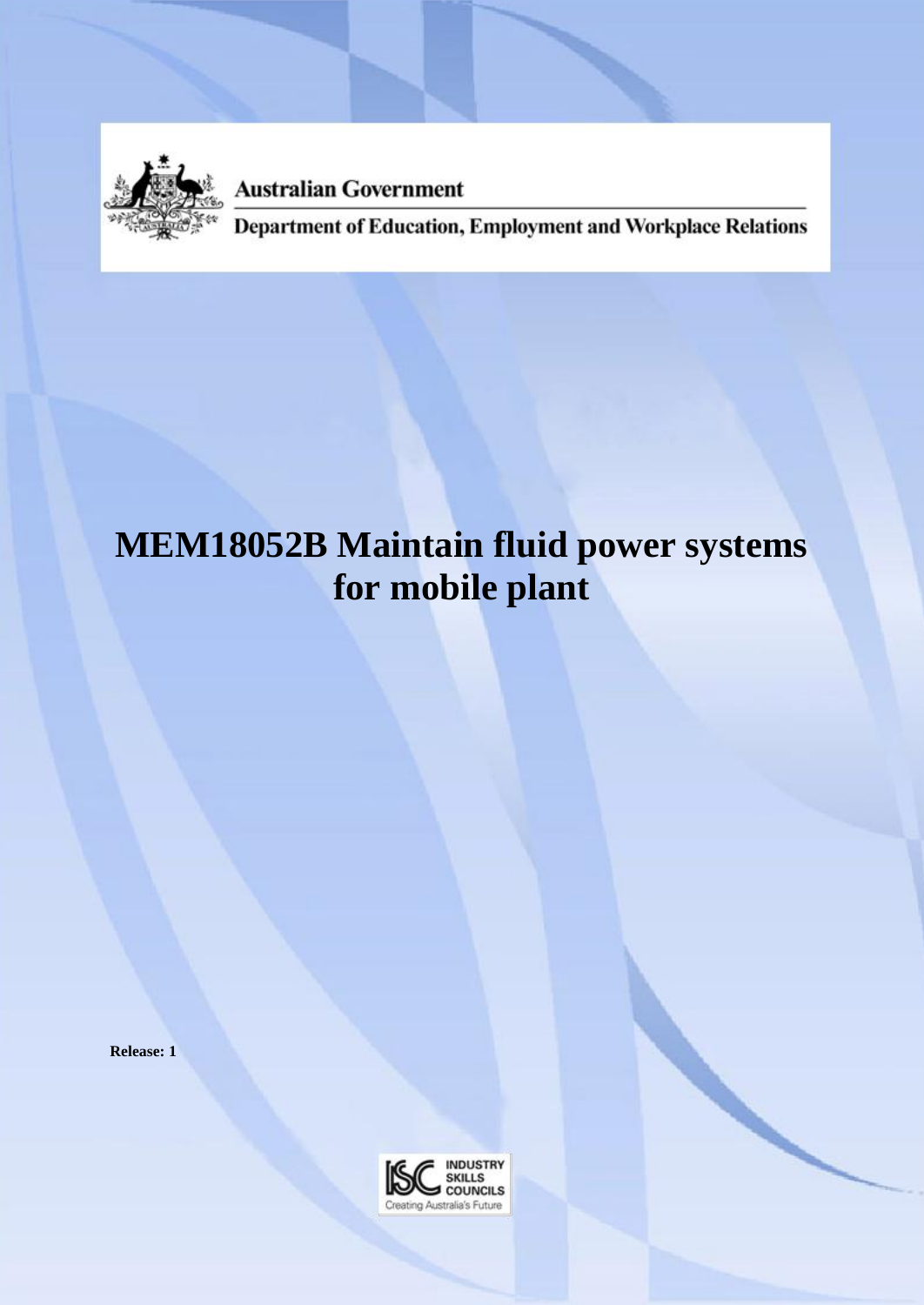#### **MEM18052B Maintain fluid power systems for mobile plant**

### **Modification History**

Not Applicable

### **Unit Descriptor**

| Unit descriptor | This unit covers testing, fault finding and rectifying basic<br>fluid power systems used in the earthmoving, agricultural<br>and transport industries. |
|-----------------|--------------------------------------------------------------------------------------------------------------------------------------------------------|
|-----------------|--------------------------------------------------------------------------------------------------------------------------------------------------------|

### **Application of the Unit**

| <b>Application of the unit</b> | The general servicing of systems is also covered by this<br>unit and includes fluid replacement, filtration<br>requirements and oil sampling.                                                                                                                                |
|--------------------------------|------------------------------------------------------------------------------------------------------------------------------------------------------------------------------------------------------------------------------------------------------------------------------|
|                                | This competency does not cover skills required in the<br>design or modification of systems, component<br>re-manufacture or the diagnosis, maintenance and repair<br>of control systems (solenoid and electro proportional<br>systems).                                       |
|                                | If these skills are required, then Units MEM18023B<br>(Modify fluid power system operation), MEM18047B<br>(Diagnose and maintain electronic controlling systems on<br>mobile plant) and MEM18053B (Modify fluid power<br>control systems) should be selected as appropriate. |
|                                | Where Unit MEM18020B (Maintain hydraulic system<br>components) and/or MEM18021B (Maintain hydraulic<br>systems) are selected, this unit should not be selected.                                                                                                              |
|                                | <b>Band: A</b>                                                                                                                                                                                                                                                               |
|                                | Unit Weight: 4                                                                                                                                                                                                                                                               |

## **Licensing/Regulatory Information**

Not Applicable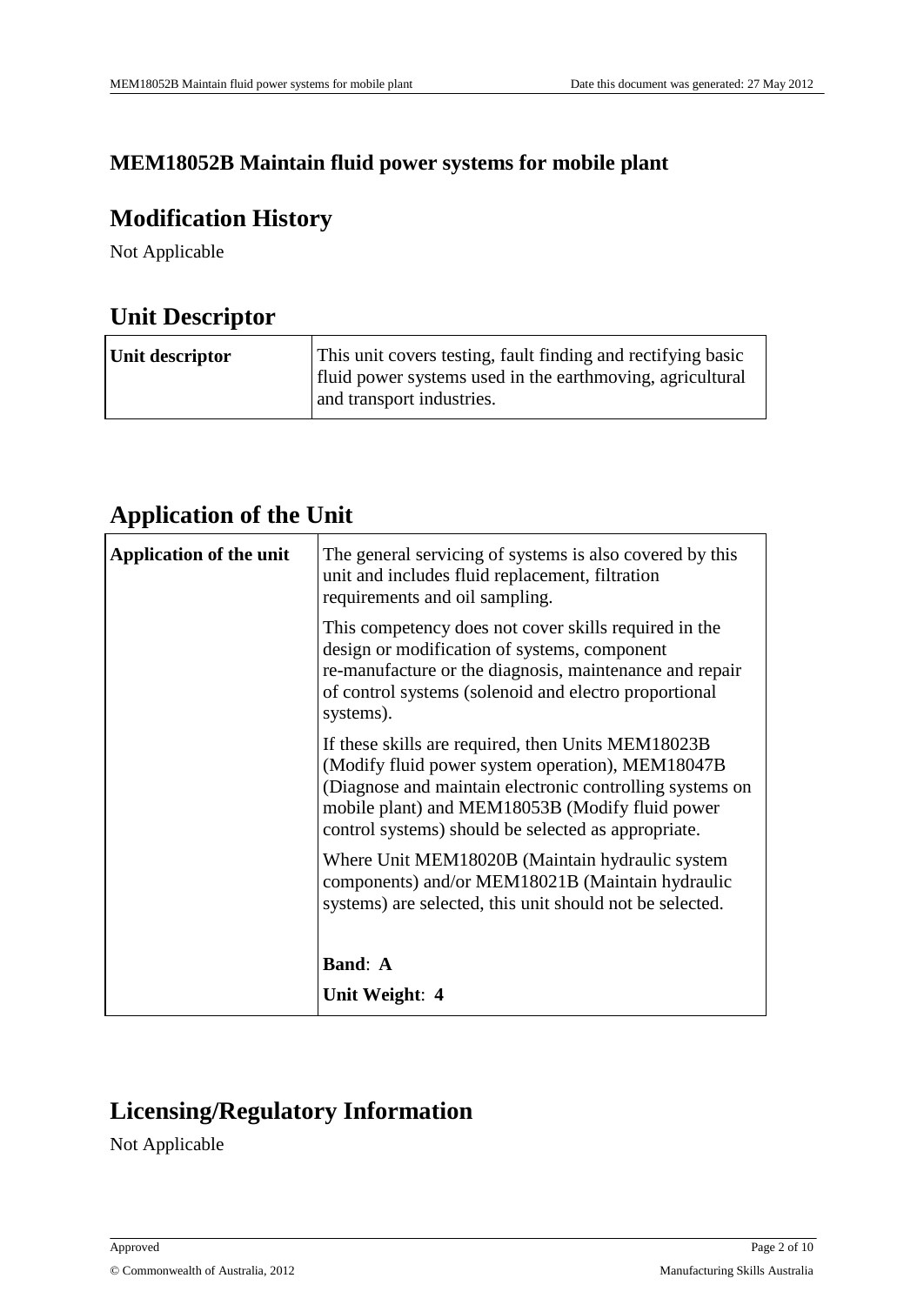## **Pre-Requisites**

| <b>Prerequisite units</b> |                  |                                                           |
|---------------------------|------------------|-----------------------------------------------------------|
| Path 1                    | <b>MEM09002B</b> | Interpret technical drawing                               |
|                           | <b>MEM12023A</b> | Perform engineering measurements                          |
|                           | <b>MEM18001C</b> | Use hand tools                                            |
|                           | <b>MEM18002B</b> | Use power tools/hand held<br>operations                   |
|                           | <b>MEM18055B</b> | Dismantle, replace and assemble<br>engineering components |

## **Employability Skills Information**

| <b>Employability skills</b> | This unit contains employability skills. |
|-----------------------------|------------------------------------------|
|-----------------------------|------------------------------------------|

# **Elements and Performance Criteria Pre-Content**

| Elements describe the<br>essential outcomes of a<br>unit of competency. | Performance criteria describe the performance needed to<br>demonstrate achievement of the element. Where bold<br>italicised text is used, further information is detailed in the<br>required skills and knowledge section and the range<br>statement. Assessment of performance is to be consistent<br>with the evidence guide. |
|-------------------------------------------------------------------------|---------------------------------------------------------------------------------------------------------------------------------------------------------------------------------------------------------------------------------------------------------------------------------------------------------------------------------|
|                                                                         |                                                                                                                                                                                                                                                                                                                                 |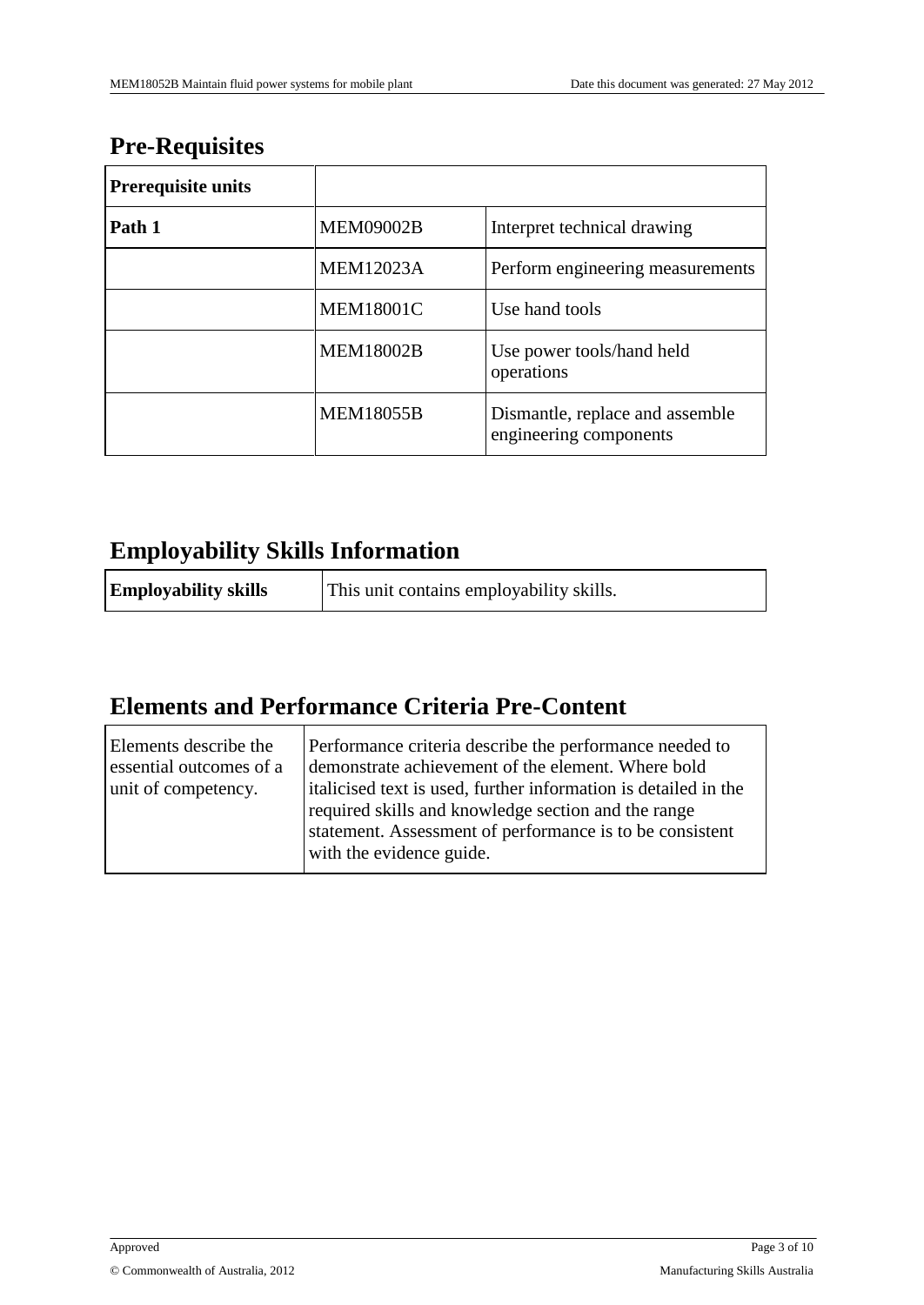# **Elements and Performance Criteria**

|    | <b>ELEMENT</b>                                               | PERFORMANCE CRITERIA                                                                                                                                                                                                                                               |  |
|----|--------------------------------------------------------------|--------------------------------------------------------------------------------------------------------------------------------------------------------------------------------------------------------------------------------------------------------------------|--|
|    | 1. Secure system from<br>potentially hazardous<br>situations | 1.1. Sources of stored energy are identified.<br>1.2. Mobile plant is assessed for potentially hazardous<br>situations and conditions.<br>1.3. Accumulators and position actuators are bled down<br>to remove stored energy as per manufacturers'<br>instructions. |  |
| 2. | Check hydraulic<br>system components                         | 2.1. System <i>components</i> are identified correctly, using<br>appropriate circuit diagrams or manufacturers'<br>instruction.<br>2.2. Faults are traced and localised with reference to<br>manufacturer troubleshooting procedures and flow                      |  |
|    |                                                              | charts.<br>2.3. The operational function of components is inspected<br>and tested in accordance with standard operating<br>procedures.                                                                                                                             |  |
|    | 3. Replace faulty<br>system components                       | 3.1. Faulty components are correctly removed from<br>system using appropriate tools, techniques and<br>procedures.<br>3.2. Replacement components are sourced where                                                                                                |  |
|    |                                                              | appropriate from manufacturer/supplier.<br>3.3. Hoses, tubes and pipework are prepared and<br>assembled using appropriate tools, techniques and<br>procedures.                                                                                                     |  |
|    |                                                              | 3.4. Replacement components and conductors are<br>correctly assembled and refitted to system.                                                                                                                                                                      |  |
|    |                                                              | 3.5. System is tested and adjusted for correct operation<br>according to standard operating procedures.                                                                                                                                                            |  |
|    | 4. Dismantle, inspect<br>and rectify linear<br>actuators     | 4.1. Hydraulic cylinders and rams are dismantled using<br>appropriate tools, techniques and procedures.<br>4.2. Component parts are evaluated for condition.                                                                                                       |  |
|    |                                                              | 4.3. Seals and bearings are fitted as per manufacturer<br>specifications.                                                                                                                                                                                          |  |
|    |                                                              | 4.4. Cylinders/rams are reassembled and fitted as per<br>manufacturer instructions.                                                                                                                                                                                |  |
|    |                                                              | 4.5. Assembly is tested by use of machine circuit or<br>equivalent.                                                                                                                                                                                                |  |
|    | 5. Service hydraulic<br>systems                              | 5.1. Hydraulic systems are serviced according to<br>manufacturers' schedules and instructions.                                                                                                                                                                     |  |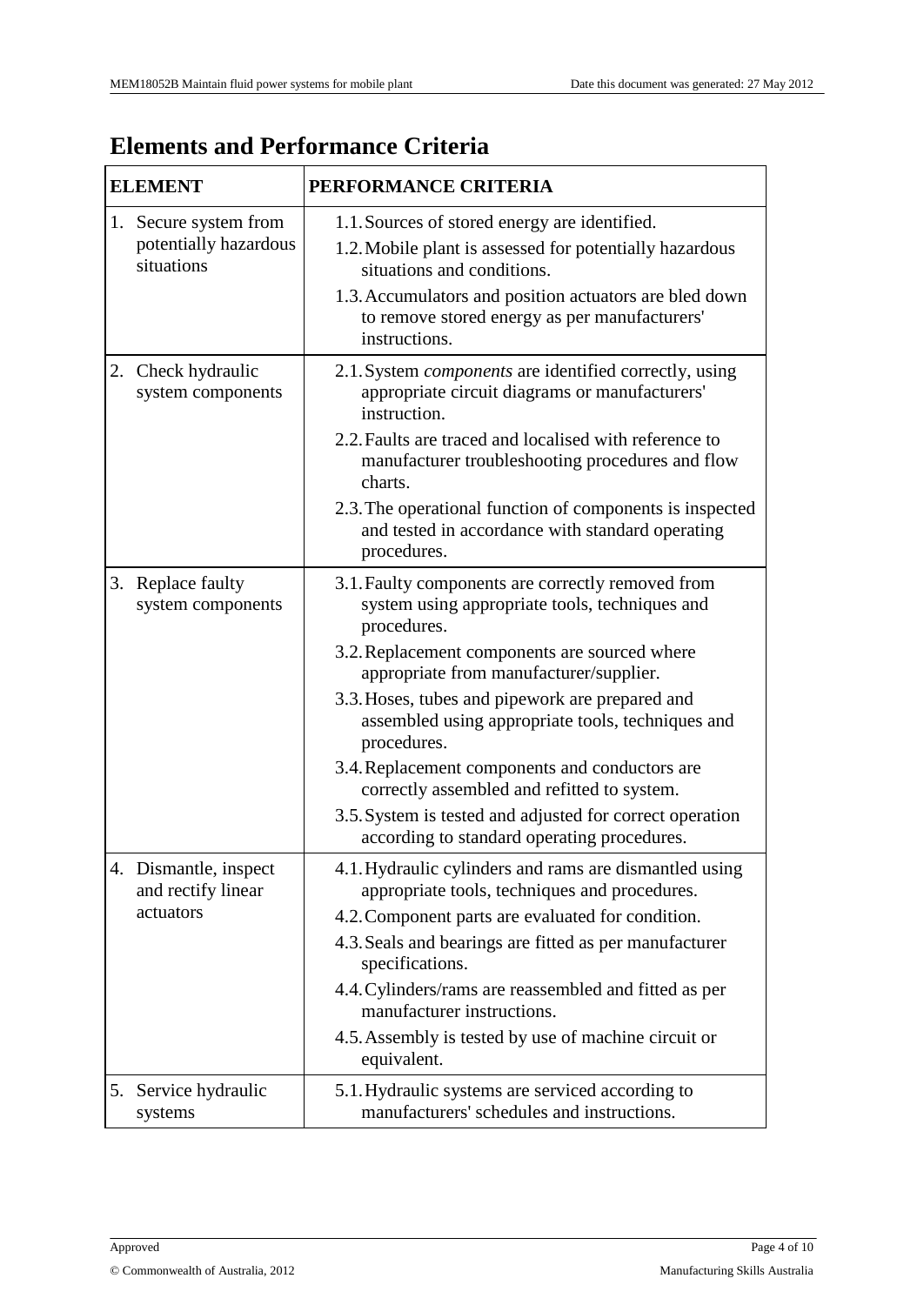### **Required Skills and Knowledge**

#### **REQUIRED SKILLS AND KNOWLEDGE**

This section describes the skills and knowledge required for this unit.

#### **Required skills**

Look for evidence that confirms skills in:

- reading, interpreting and following information on written job instructions, specifications, standard operating procedures, charts, lists, drawings and other applicable reference documents
- planning and sequencing operations
- checking task-related information
- checking for conformance to specification
- identifying sources of stored energy on mobile plant
- identifying hazardous situations/conditions and applying appropriate safety measures
- bleeding accumulators down and positioning actuators correctly
- tracing faulty components and localising using fluid power principles, procedures and safety requirements
- using equipment for testing hydraulic system component
- inspecting and testing components including hoses, pipes, actuators, pumps, valves, cylinders and rams according to procedure and using fluid power
- removing components from system
- identifying replacement pipes and hoses using catalogues or electronic media
- obtaining replacement parts using appropriate procedures
- selecting appropriate conductors and fittings from manufacturer catalogues and charts
- cutting conductors to length using appropriate tooling/machine
- assembling conductors using correct techniques
- replacing component parts correctly in system using appropriate tools and techniques
- testing and adjusting replacement components for correct operation and conformance to specifications
- conducting conductor assemblies using machine circuits
- dismantling linear actuators without damage, using correct tools, techniques/procedures and safety measures
- locating and using specifications to identify performance/condition of cylinders and rams
- identifying wear and damage to cylinders and rams
- fitting seals and bearings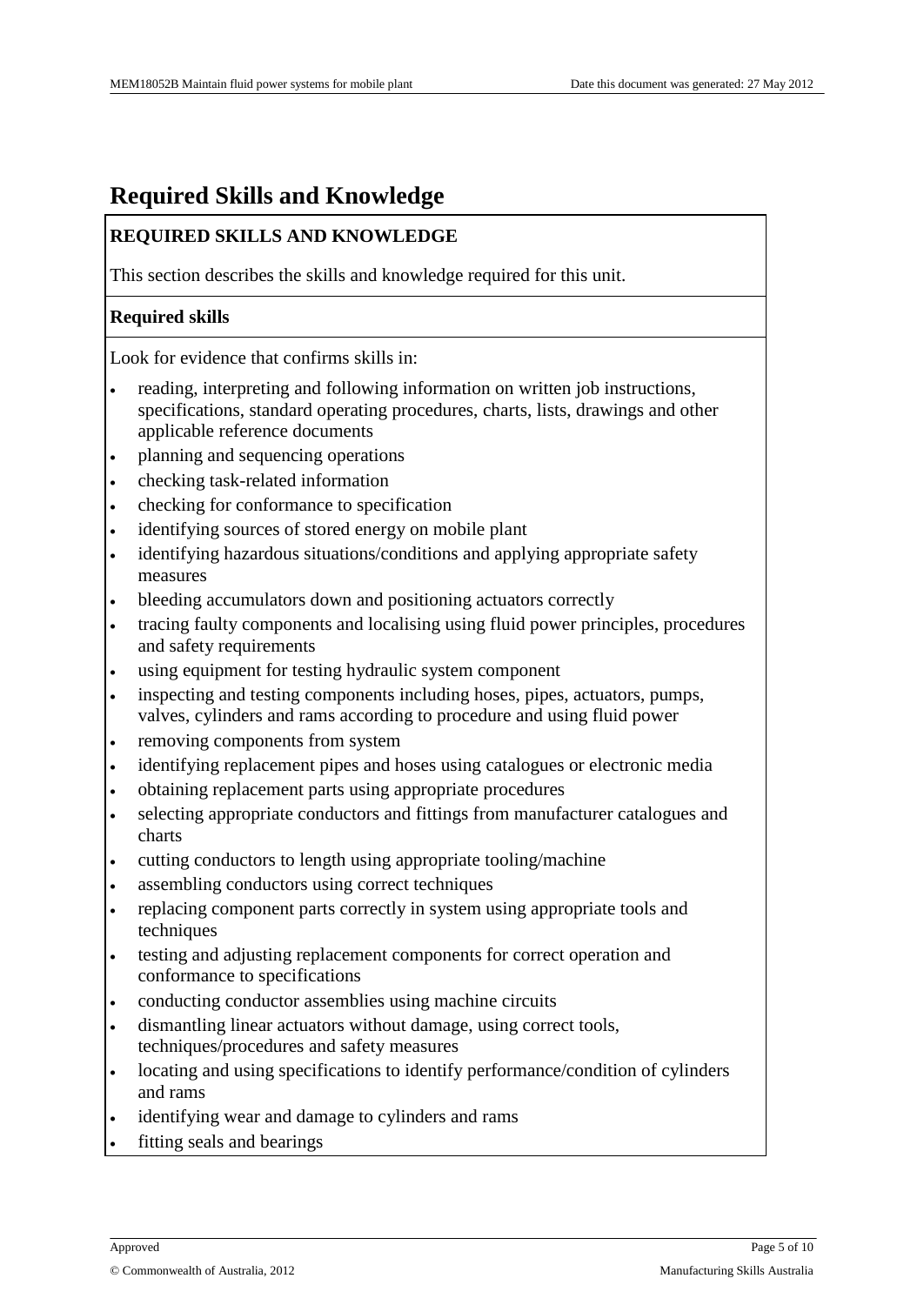#### **REQUIRED SKILLS AND KNOWLEDGE**

- reassembling cylinder/ram in correct sequence as per manufacturer instruction
- refitting assembly correctly to machine
- testing refitted assemblies and verifying repairs on machine circuit and/or test rig
- carrying out general service procedures correctly
- undertaking calculations and numerical operations within the scope of this unit
- recording/reporting service activities

#### **Required knowledge**

Look for evidence that confirms knowledge of:

- different sources of stored energy and their applications
- hazards and control measures associated with maintenance and rectification of fluid power systems, including housekeeping
- the reasons for bleeding accumulators and actuators and the hazards associated with working on pressurised systems
- the full range of hydraulic system components in a mobile plant application
- information on circuit diagram or manufacturer instructions
- the characteristics and operational function of each system component
- methods and techniques for tracing and localising faults
- the procedures and equipment for inspecting and testing hydraulic system components
- problems relating to faulty hydraulic system components/operation
- the specifications of each hydraulic system component
- the reasons for hydraulic components not operating in accordance with specifications
- all safety procedures and precautions
- common faults in hydraulic components
- removal methods for various components
- information in catalogues or electronic media
- procedures to obtain replacement parts
- typical conductor types and fittings their applications
- methods for cutting/assembling hoses/tubes/pipework
- tools and techniques for fitting replacement components and conductors
- the correct operation of hydraulic components and conductors
- the procedures for checking and adjusting the system
- the tools, techniques and procedures used for dismantling
- safety measures for dismantling linear actuators
- the methods of inspection and measurement
- guides and specifications for reusable parts
- the correct procedures for fitting bearings and seals
- the sequence and procedure for reassembly of cylinder/ram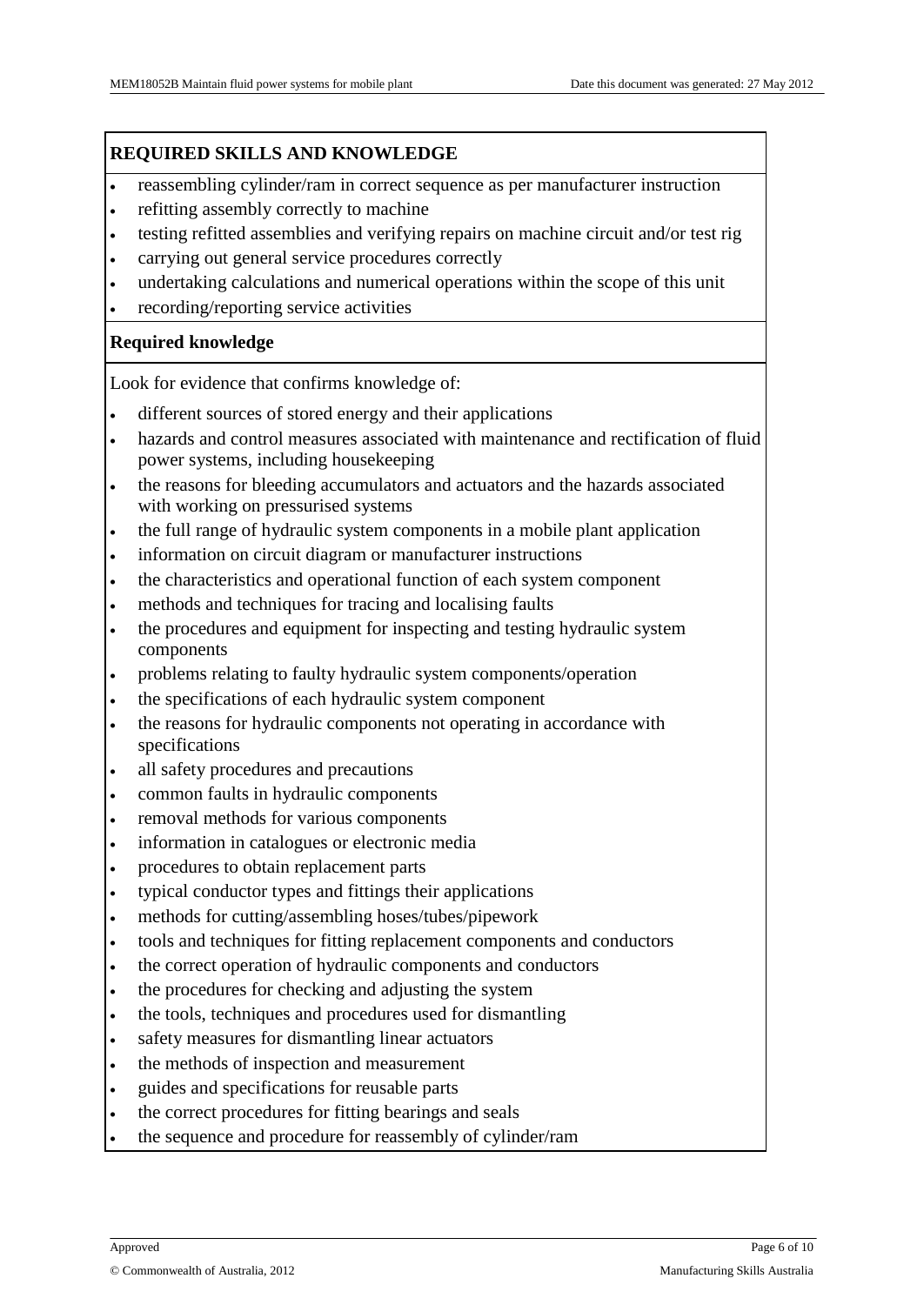#### **REQUIRED SKILLS AND KNOWLEDGE**

- assembly and fitting instructions
- the procedures for refitting rams
- the procedures for testing and verifying repairs using machine circuits and/or test rigs
- necessary remedial action
- manufacturer scheduled service timeframes and service items
- service procedures
- safe work practices and procedures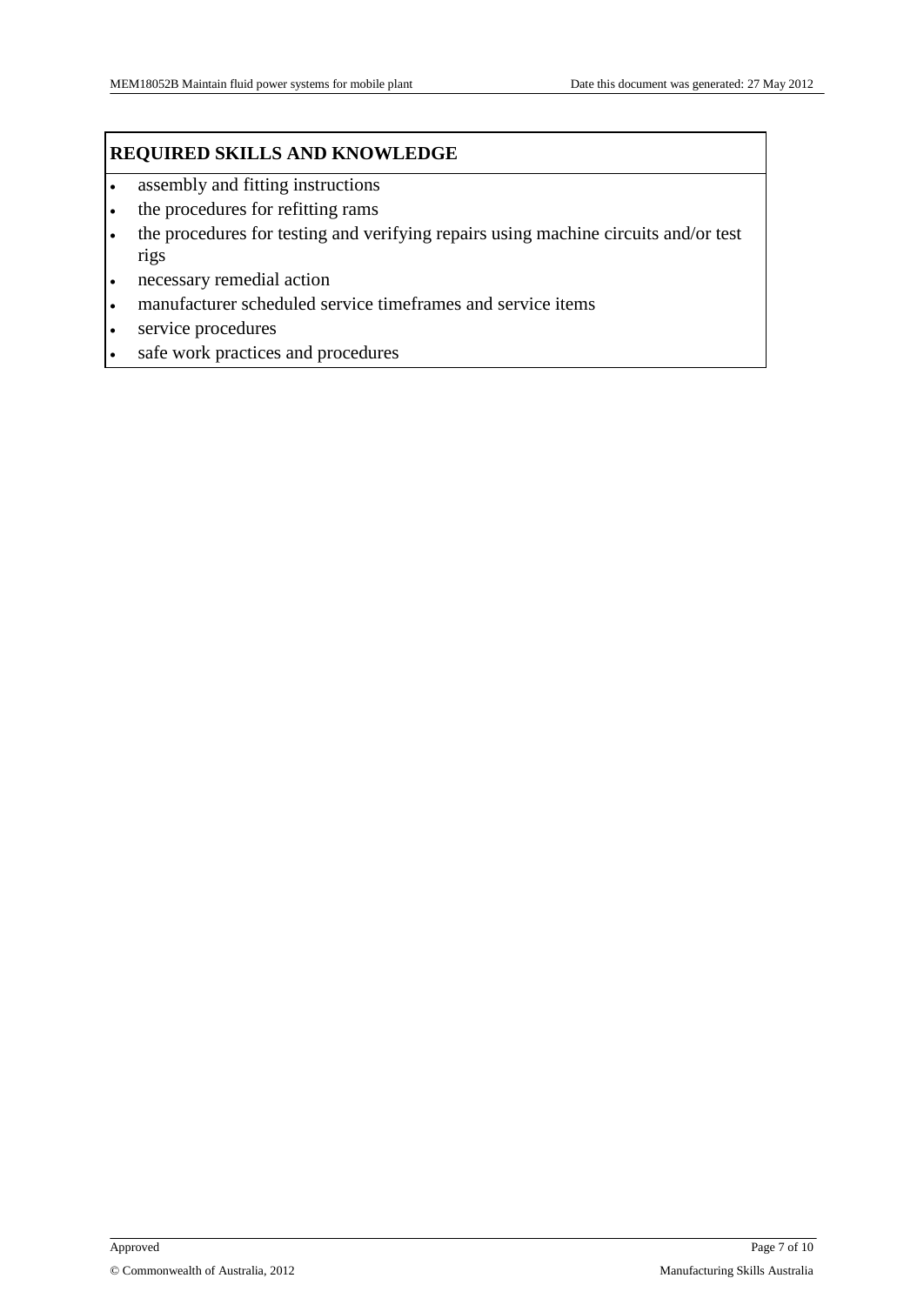# **Evidence Guide**

#### **EVIDENCE GUIDE**

The evidence guide provides advice on assessment and must be read in conjunction with the performance criteria, required skills and knowledge, range statement and the Assessment Guidelines for the Training Package.

| <b>Overview of assessment</b>                                                                             | A person who demonstrates competency in this unit must<br>be able to maintain fluid power systems for mobile plant.<br>Competency in this unit cannot be claimed until all<br>prerequisites have been satisfied.                                                                                                                                                                                                                                                                                                                                                                                                                                                                          |
|-----------------------------------------------------------------------------------------------------------|-------------------------------------------------------------------------------------------------------------------------------------------------------------------------------------------------------------------------------------------------------------------------------------------------------------------------------------------------------------------------------------------------------------------------------------------------------------------------------------------------------------------------------------------------------------------------------------------------------------------------------------------------------------------------------------------|
| <b>Critical aspects for assessment and</b><br>evidence required to demonstrate<br>competency in this unit | Assessors must be satisfied that the candidate can<br>competently and consistently perform all elements of the<br>unit as specified by the criteria, including required<br>knowledge, and be capable of applying the competency<br>in new and different situations and contexts.                                                                                                                                                                                                                                                                                                                                                                                                          |
| Context of and specific resources for<br>assessment                                                       | This unit may be assessed on the job, off the job or a<br>combination of both. Where assessment occurs off the<br>job, i.e. the candidate is not in productive work, an<br>appropriate simulation must be used where the range of<br>conditions reflects realistic workplace situations. The<br>competencies covered by this unit would be<br>demonstrated by an individual working alone or as part<br>of a team. The assessment environment should not<br>disadvantage the candidate.                                                                                                                                                                                                   |
|                                                                                                           | This unit could be assessed in conjunction with any other<br>units addressing the safety, quality, communication,<br>materials handling, recording and reporting associated<br>with maintaining fluid power systems for mobile plant,<br>or other units requiring the exercise of the skills and<br>knowledge covered by this unit.                                                                                                                                                                                                                                                                                                                                                       |
| <b>Method of assessment</b>                                                                               | Assessors should gather a range of evidence that is valid,<br>sufficient, current and authentic. Evidence can be<br>gathered through a variety of ways including direct<br>observation, supervisor's reports, project work, samples<br>and questioning. Questioning techniques should not<br>require language, literacy and numeracy skills beyond<br>those required in this unit of competency. The candidate<br>must have access to all tools, equipment, materials and<br>documentation required. The candidate must be<br>permitted to refer to any relevant workplace procedures,<br>product and manufacturing specifications, codes,<br>standards, manuals and reference materials. |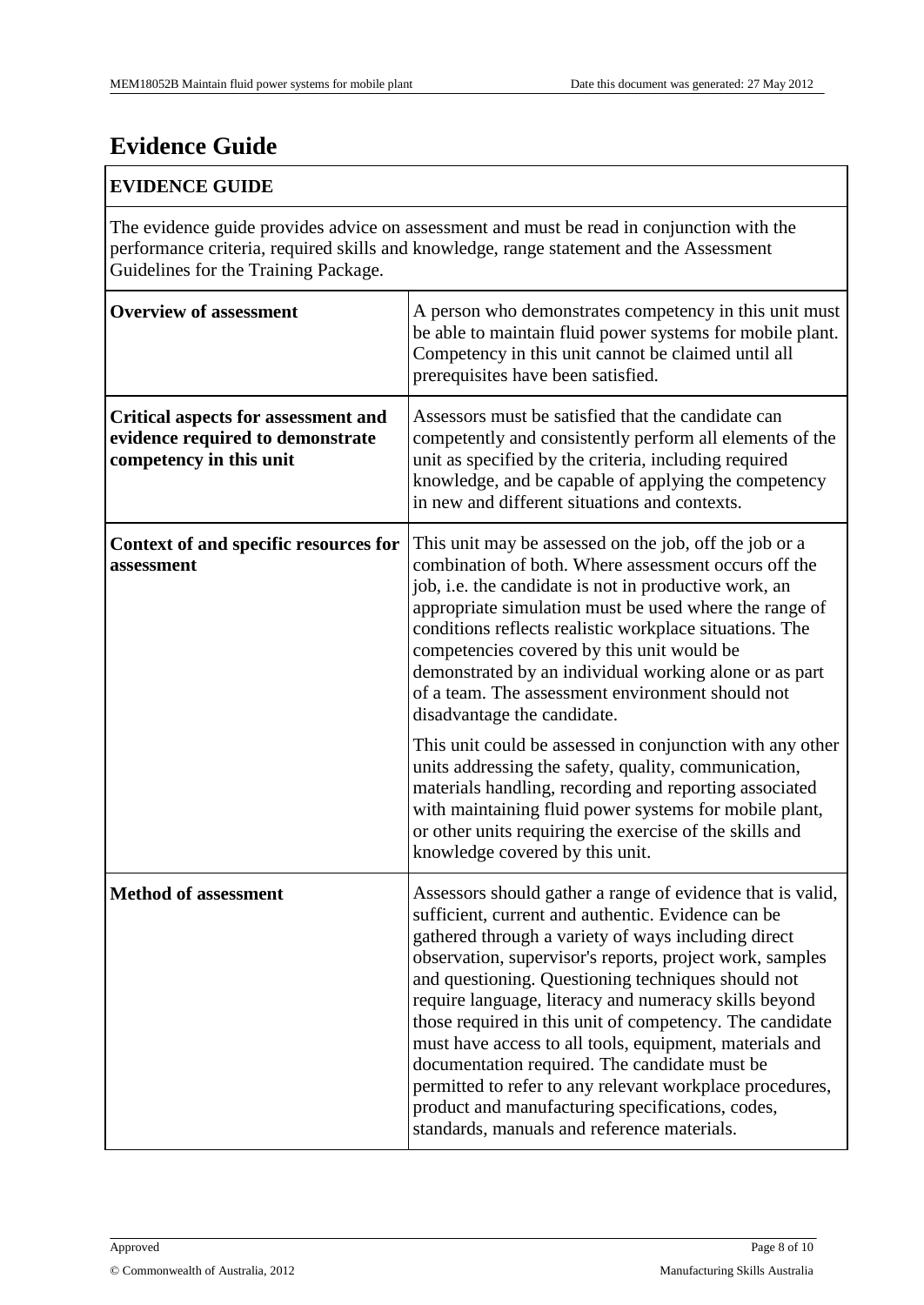#### **EVIDENCE GUIDE**

| <b>Guidance information for</b> |  |
|---------------------------------|--|
| assessment                      |  |

### **Range Statement**

#### **RANGE STATEMENT**

The range statement relates to the unit of competency as a whole. It allows for different work environments and situations that may affect performance. Bold italicised wording, if used in the performance criteria, is detailed below. Essential operating conditions that may be present with training and assessment (depending on the work situation, needs of the candidate, accessibility of the item, and local industry and regional contexts) may also be included.

| Check                               | Pressure and flow testing, cycle times, basic<br>interrogation of diagnostic system and basic<br>electronic servicing                                                                                |
|-------------------------------------|------------------------------------------------------------------------------------------------------------------------------------------------------------------------------------------------------|
| <b>Components</b>                   | Hoses, pipes, actuators, pumps, valves, cylinders<br>and rams                                                                                                                                        |
| <b>Service of hydraulic systems</b> | Change out of hydraulic components such as<br>pumps, valves and actuators and the associated<br>remedial actions required such as system flushing<br>and purging and setting of component parameters |
| <b>Rectify</b>                      | May include the assembly and fitting of hydraulic<br>hoses, tubing and pipework. Resealing and repairs<br>to cylinders and rams.                                                                     |

#### **Unit Sector(s)**

| Unit sector |  |
|-------------|--|
|-------------|--|

### **Co-requisite units**